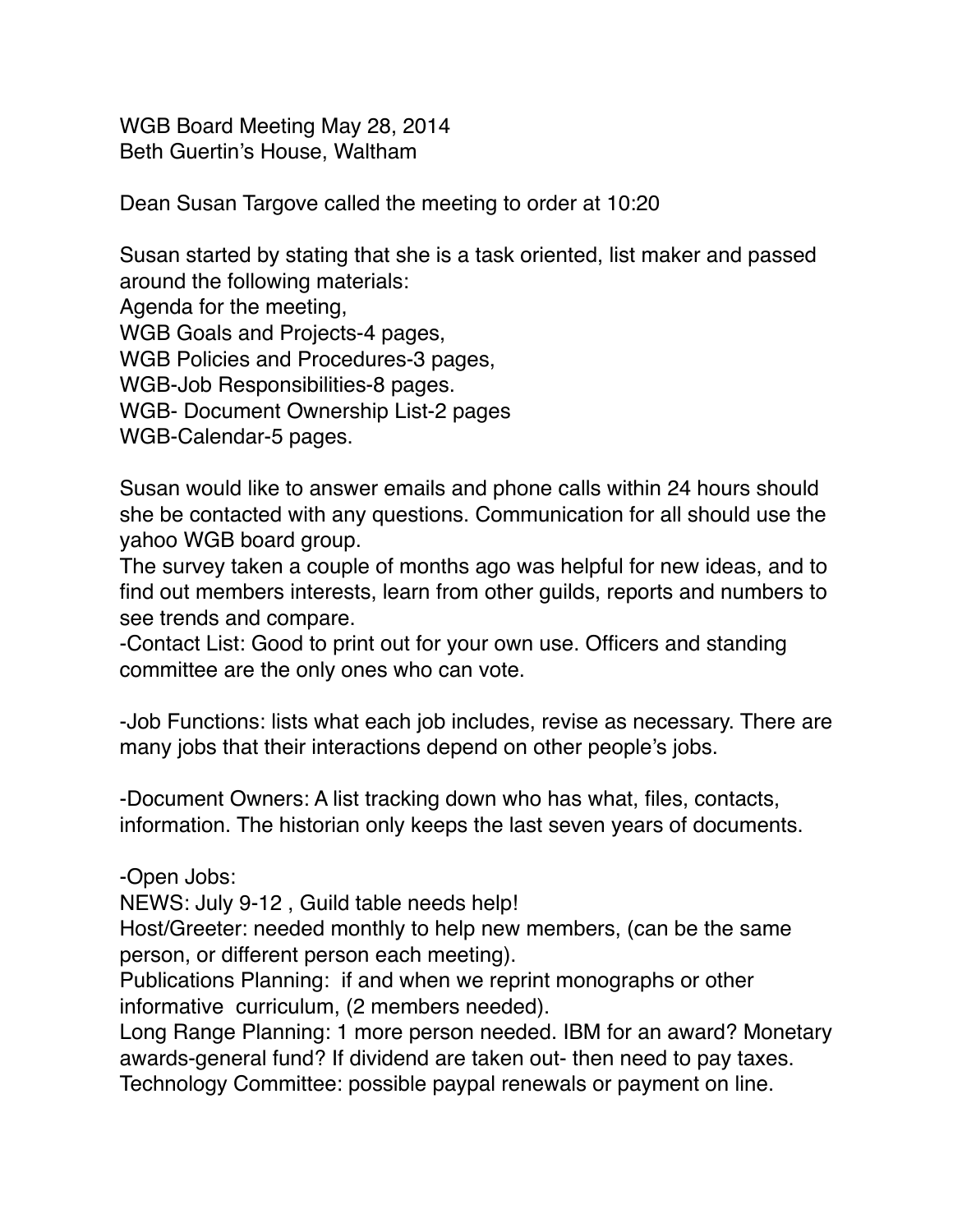Awards: possibility of ordering enamel pins for recipients.

Study Groups: Ginny Longley, co-ordinator needs assistance, perhaps from Judith Shangold. These groups will be for members only and the groups will organize their meeting times, leader and focus.

-Calendar, Items for next Bulletin, Website update schedule, Generic contact emails:

According to the bylaws the next Bulletin is meant to go out after the May meeting. Sale information should be in the May and August issue. The website needs to include the sale information, Education -with a new template and guidelines for information to be put in- The website is harder to put the information in the the proper way as well as different than in the Yearbook. The Bulletin, Website and Yearbook must have the same information.

Blasts should go out 14 days before the next meeting. Workshop information to be included as well as the new fees for workshops- \$18 in advance or \$23 if registration fee is postmarked less than 10 days before the workshop.

-Projects and Goals:

Meetings need to be more fun, programs more exciting, focus on membership and more outreach.

Can speakers be paid by Education Fund?

Raise instructor fee for Morning Workshops?

A motion by Carol McClennen, seconded by Dianne Chaisson, for fee to raise from \$100 to \$150 was placed. After discussion including milage fees, contracts already out for this year, % of fees paid by Annual sale- the motion was tabled pending further discussion.

Programs- Need a core curriculum to help with ratings, perhaps one morning workshop class per meeting to include one of the core curriculum concepts. Support for ratings, have a mentor to work at your own pace, complete pieces not necessarily in order.

Meetings- Prioritize the business meetings. more signage, sign in of attending members, assignment of greeters to have a host greeter at each meeting and give new members packet, whiteboard out with info, bulletin board with important information, shows,openings, new yarn shops,